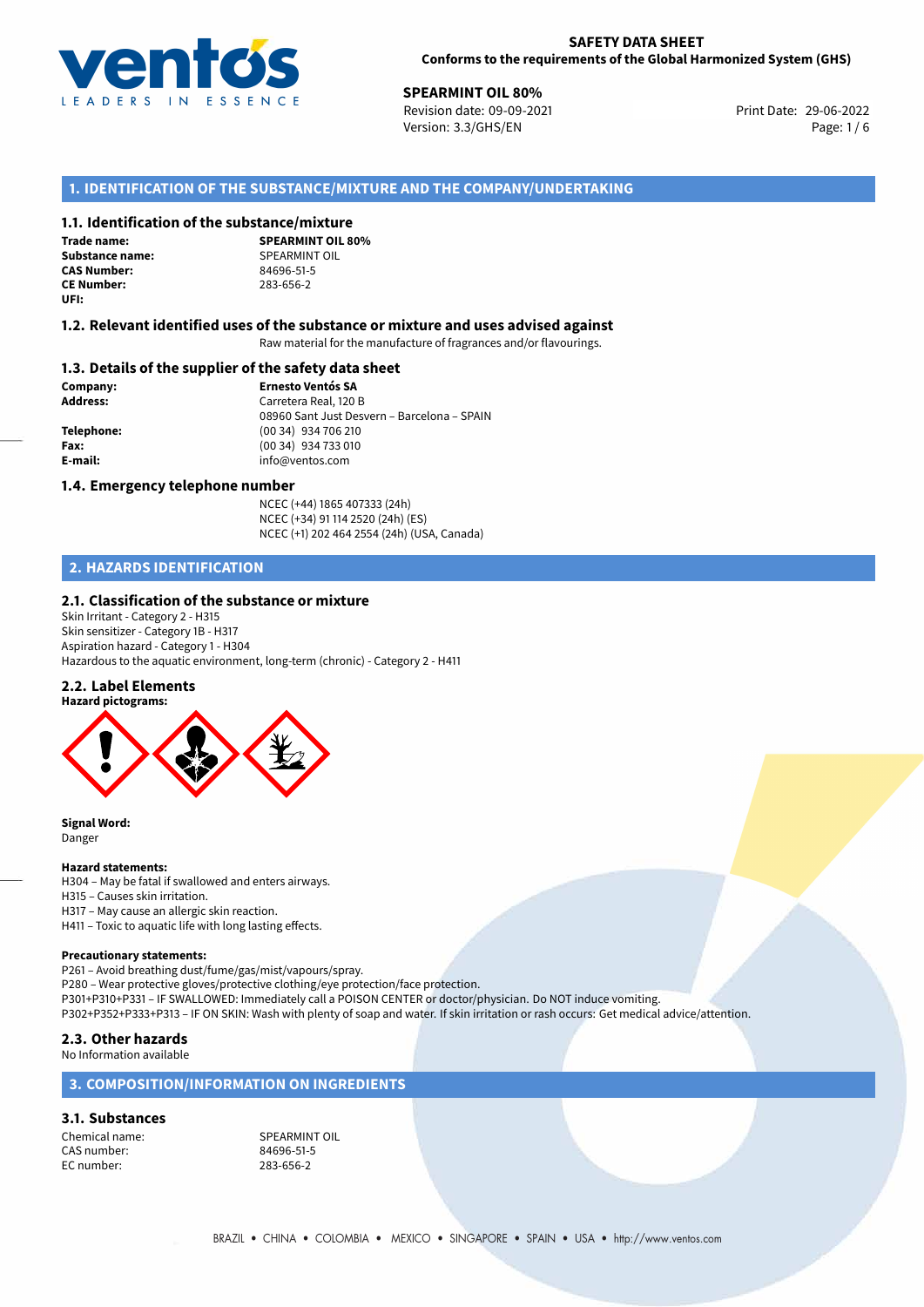

## **SAFETY DATA SHEET Conforms to the requirements of the Global Harmonized System (GHS)**

**29-06-2022 SPEARMINT OIL 80%**<br>
Revision date: 09-09-2021 **Print Date: 29-06-2022** Version: 3.3/GHS/EN Page: 2 / 6

## **Hazardous constituents:**

| <b>Chemical Name</b> | % (w/w)       | <b>CAS No</b><br><b>EC No</b> | <b>Classification according to GHS</b>                                                                                                                                                                                                                                                                                                                                    |  |
|----------------------|---------------|-------------------------------|---------------------------------------------------------------------------------------------------------------------------------------------------------------------------------------------------------------------------------------------------------------------------------------------------------------------------------------------------------------------------|--|
| L-CARVONE            | $\geq$ 50     | 6485-40-1<br>229-352-5        | Flammable Liquids - Category 4 - H227<br>Acute Toxicity - Category 5 (oral) - H303<br>Acute Toxicity - Category 5 (dermal) - H313<br>Skin sensitizer - Category 1B - H317<br>Hazardous to the aquatic environment, short-term (acute) - Category 2 - H401                                                                                                                 |  |
| <b>LIMONENE</b>      | $\geq$ 1; <10 | 138-86-3<br>205-341-0         | Flammable Liquids - Category 3 - H226<br>Skin Irritant - Category 2 - H315<br>Skin sensitizer - Category 1B - H317<br>Aspiration hazard - Category 1 - H304<br>Hazardous to the aquatic environment, short-term (acute) - Category 1 - H400<br>Hazardous to the aquatic environment, long-term (chronic) - Category 3 - H412                                              |  |
| L-MENTHOL            | $\geq$ 1; <10 | 2216-51-5<br>218-690-9        | Acute Toxicity - Category 5 (oral) - H303<br>Skin Irritant - Category 2 - H315<br>Eye Irritant - Category 2B - H320<br>Hazardous to the aquatic environment, short-term (acute) - Category 3 - H402                                                                                                                                                                       |  |
| <b>L-MENTHONE</b>    | $>0.1$ ; <1   | 14073-97-3<br>237-926-1       | Flammable Liquids - Category 4 - H227<br>Acute Toxicity - Category 4 (oral) - H302<br>Skin Irritant - Category 2 - H315<br>Skin sensitizer - Category 1B - H317<br>Hazardous to the aquatic environment, short-term (acute) - Category 3 - H402<br>Hazardous to the aquatic environment, long-term (chronic) - Category 3 - H412                                          |  |
| <b>ISOMENTHONE</b>   | $>0.1$ ; <1   | 491-07-6<br>207-727-4         | Flammable Liquids - Category 4 - H227<br>Acute Toxicity - Category 5 (oral) - H303<br>Skin Irritant - Category 2 - H315<br>Skin sensitizer - Category 1B - H317<br>Hazardous to the aquatic environment, short-term (acute) - Category 3 - H402                                                                                                                           |  |
| BETA-PINENE          | $>0.1$ ; <1   | $127 - 91 - 3$<br>204-872-5   | Flammable Liquids - Category 3 - H226<br>Skin Irritant - Category 2 - H315<br>Skin sensitizer - Category 1B - H317<br>Aspiration hazard - Category 1 - H304<br>Hazardous to the aquatic environment, short-term (acute) - Category 1 - H400<br>Hazardous to the aquatic environment, long-term (chronic) - Category 1 - H410                                              |  |
| ALPHA-PINENE         | $>0.1$ ; <1   | $80 - 56 - 8$<br>201-291-9    | Flammable Liquids - Category 3 - H226<br>Acute Toxicity - Category 4 (oral) - H302<br>Skin Irritant - Category 2 - H315<br>Skin sensitizer - Category 1B - H317<br>Aspiration hazard - Category 1 - H304<br>Hazardous to the aquatic environment, short-term (acute) - Category 1 - H400<br>Hazardous to the aquatic environment, long-term (chronic) - Category 1 - H410 |  |

[See the full text of the hazard statements in section 16.](#page-4-0)

## **3.2. Mixtures**

Not applicable.

## **4. FIRST-AID MEASURES**

## **4.1. Description of necessary first aid measures**

| Ingestion:    | Rinse mouth with water.                                                                                               |
|---------------|-----------------------------------------------------------------------------------------------------------------------|
|               | Obtain medical advice.                                                                                                |
|               | Keep at rest. Do not induce vomiting.                                                                                 |
| Eye contact:  | In case of contact with eyes, rinse immediately with plenty of water for at least 15 minutes and seek medical advice. |
| Inhalation:   | Remove person to fresh air and keep at rest.                                                                          |
|               | Seek immediate medical advice.                                                                                        |
| Skin contact: | Take off immediately all contaminated clothing.                                                                       |
|               | Thoroughly wash affected skin with soap and water.                                                                    |
|               | Seek medical attention if symptoms persist.                                                                           |

## **4.2. Most important symptoms and effects, both acute and delayed**

No information available.

**4.3. Indication of any immediate medical attention and special treatment needed** No information available.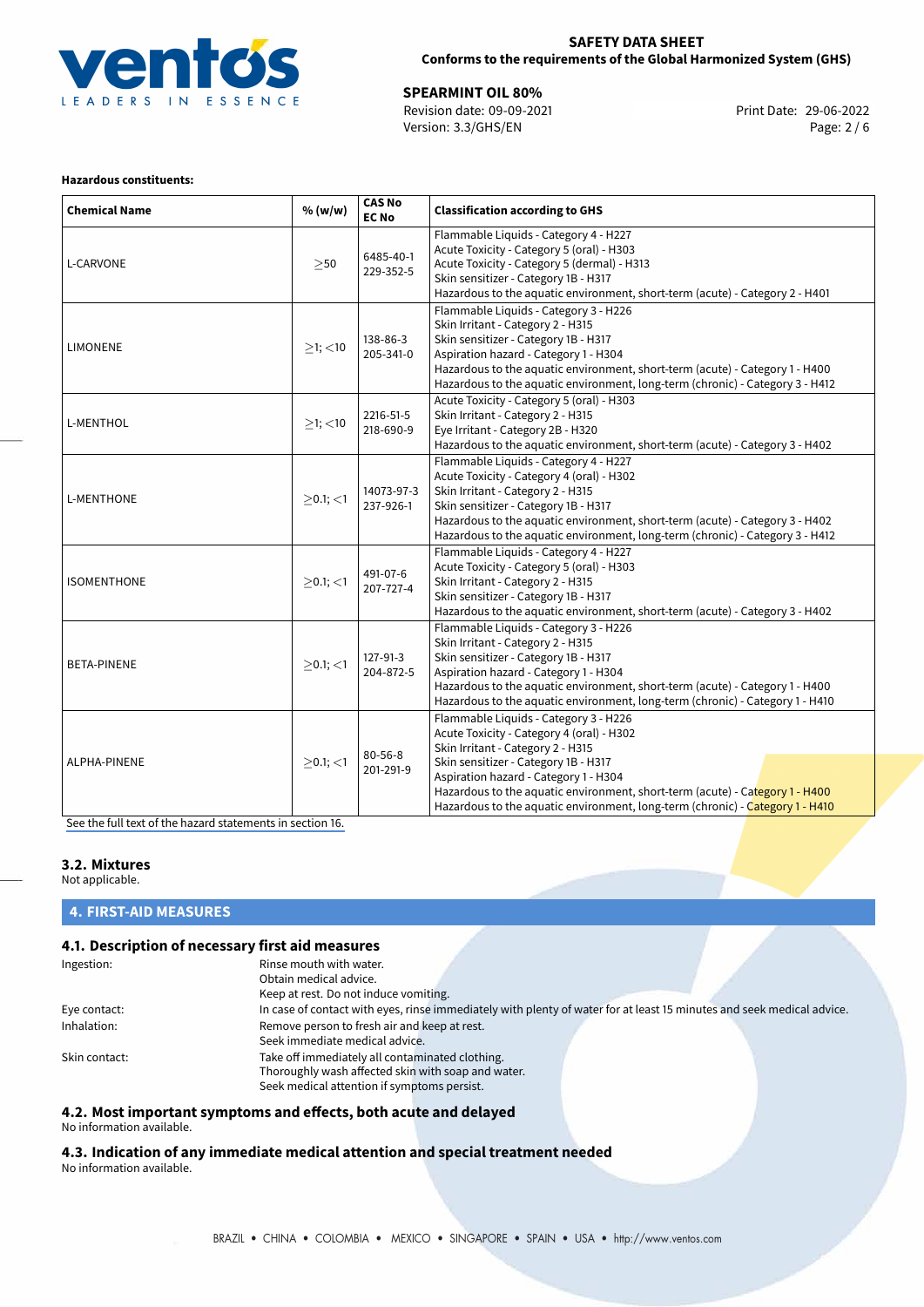

**29-06-2022 SPEARMINT OIL 80%**<br>
Revision date: 09-09-2021 **Print Date: 29-06-2022** Version: 3.3/GHS/EN Page: 3 / 6

## **5. FIRE-FIGHTING MEASURES**

## **5.1. Extinguishing Media**

Water spray, carbon dioxide, dry chemical powder or appropriate foam. For safety reasons do not use full water jet.

## **5.2. Special hazards arising from the substance or mixture**

Known or Anticipated Hazardous Products of Combustion: Emits toxic fumes under fire conditions.

## **5.3. Advice for firefighters**

High temperatures can lead to high pressures inside closed containers. Avoid inhalation of vapors that are created. Use appropriate respiratory protection. Do not allow spillage of fire to be poured into drains or watercourses. Wear self-contained breathing apparatus and protective clothing.

## **6. ACCIDENTAL RELEASE MEASURES**

## **6.1. Personal precautions, protective equipment and emergency procedures**

Evacuate surronding areas. Ensure adequate ventilation. Keep unnecessary and unprotected personnel from entering. Do not breathe vapor/spray. Avoid contact with skin and eyes. Information regarding personal protective measures: see section 8.

## **6.2. Environmental precautions**

To avoid possible contamination of the environment, do not discharge into any drains, surface waters or groundwaters.

## **6.3. Methods and materials for containment and cleaning up**

Cover with an inert, inorganic, non-combustible absorbent material (e.g. dry-lime, sand, soda ash). Place in covered containers using non-sparking tools and transport outdoors. Avoid open flames or sources of ignition (e.g. pilot lights on gas hot water heater). Ventilate area and wash spill site after material pickup is complete.

## **6.4. Reference to other sections**

Information regarding exposure controls, personal protection and disposal considerations can be found in sections 8 and 13.

## **7. HANDLING AND STORAGE**

## **7.1. Precautions for safe handling**

Do not store or handle this material near food or drinking water. Do not smoke. Avoid contact with the eyes, skin and clothing. Wear protective clothing and use glasses. Observe the rules of safety and hygiene at work. Keep in the original container or an alternative made from a compatible material.

### **7.2. Conditions for safe storage, including any incompatibilities**

Store in tightly closed and preferably full containers in a cool, dry and ventilated area, protected from light. Keep away from sources of ignition (e.g. hot surfaces, sparks, flame and static discharges). Keep away from incompatible materials (see section 10).

## **7.3. Specific end use(s)**

No information available.

## **8. EXPOSURE CONTROLS AND PERSONAL PROTECTION**

## **8.1. Control parameters**

Components with occupational exposure limits:

| <b>Chemical Name</b> | <b>CAS No</b> | Norm.       | 8 hr.         |     |                   | 15 min.       |     |                   |
|----------------------|---------------|-------------|---------------|-----|-------------------|---------------|-----|-------------------|
|                      |               |             |               | ppm | mg/m <sup>3</sup> |               | ppm | mg/m <sup>3</sup> |
| ALPHA-PINENE         | $80 - 56 - 8$ | ES (España) | <b>VLA-ED</b> | 20  | 113               | VLA-EC        |     |                   |
| l BETA-PINENE        | 127-91-3      | ES (España) | <b>VLA-ED</b> | 20  | 113               | <b>VLA-EC</b> |     |                   |

## **8.2. Exposure controls**

Measures should be taken to prevent materials from being splashed into the body. Provide adequate ventilation, according to the conditions of use. Use a mechanical exhaust if required.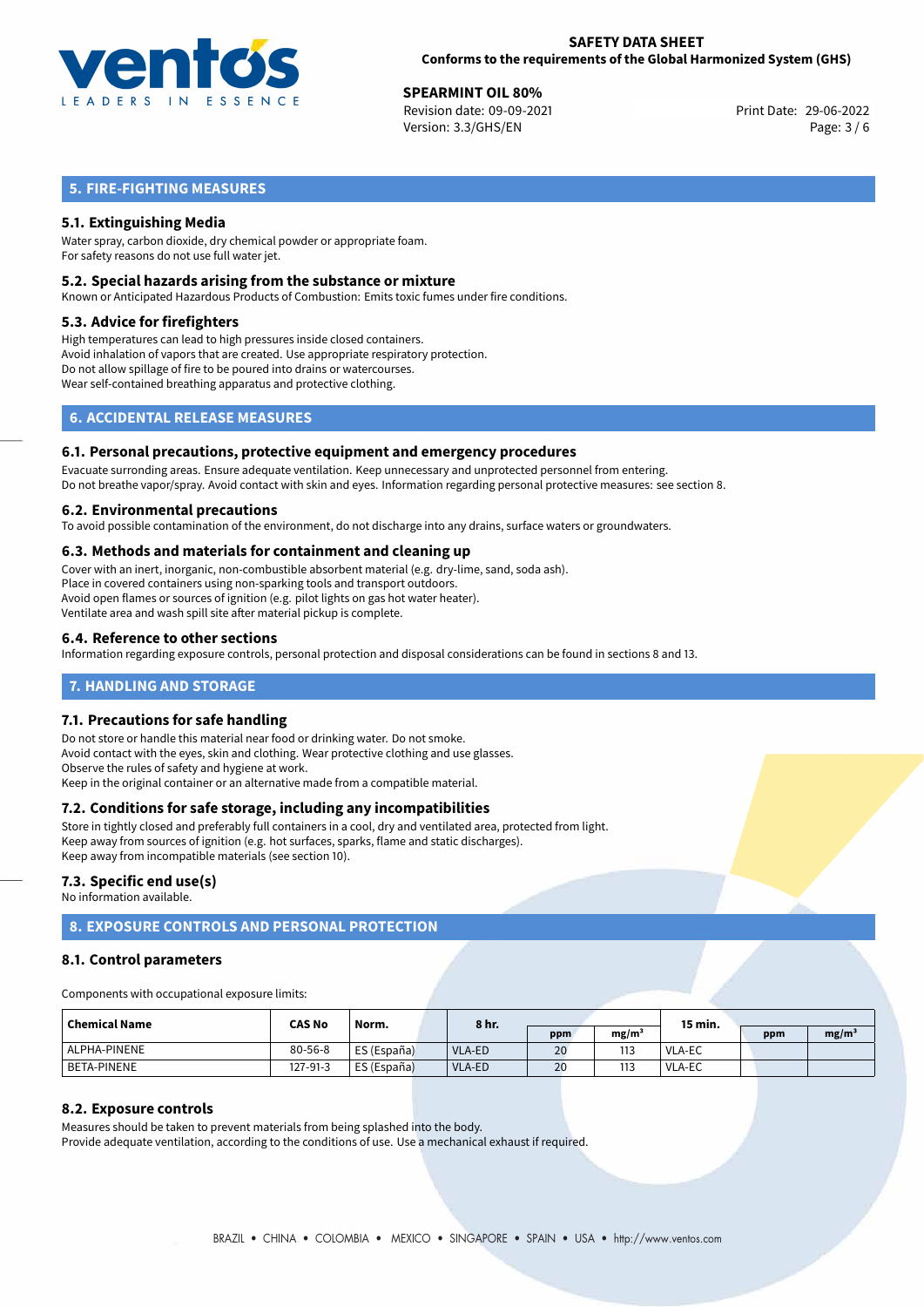

# **29-06-2022 SPEARMINT OIL 80%**<br>29-06-2022 Revision date: 09-09-2021

Revision date: 09-09-2021 Version: 3.3/GHS/EN Page: 4 / 6

## **8.3. Individual protection measures, such as personal protective equipment**

Eye/Face protection: Chemical safety goggles are recommended. Wash contaminated goggles before reuse. Chemical-resistant gloves are recommended. Wash contaminated gloves before reuse. Body protection: Personal protective equipment for the body should be selected based on the task being performed and the risks involved. Respiratory Protection: In case of insufficient ventilation, use suitable respiratory equipment. Environmental exposure controls: Emissions from ventilation or process equipment should be checked to ensure they comply with environmental protection legislation. In some cases, filters or engineering modifications to the process equipment will be necessary to reduce emissions to acceptable levels.

## **9. PHYSICAL AND CHEMICAL PROPERTIES**

## **9.1. Information on basic physical and chemical properties**

| Appearance:                            | Liquid                    |
|----------------------------------------|---------------------------|
| Colour:                                | Conforms to standard      |
| Odour:                                 | Conforms to standard      |
| Odour theshold:                        | Not determined            |
| pH:                                    | Not determined            |
| Melting point/freezing point:          | Not determined            |
| Boling point/boiling range (°C):       | Not determined            |
| Flash point:                           | $65^{\circ}$ C            |
| Evaporation rate:                      | Not determined            |
| Flammability:                          | Not determined            |
| Lower flammability/Explosive limit:    | Not determined            |
| Upper flammability/Explosive limit:    | Not determined            |
| Vapour pressure:                       | Not determined            |
| Vapour Density:                        | Not determined            |
| Density:                               | $0,938-0,964$ g/mL (20°C) |
| Relative density:                      | $0,938 - 0,964$ (20°C)    |
| Water solubility:                      | <b>INSOLUBLE IN WATER</b> |
| Solubility in other solvents:          | Not determined            |
| Partition coefficient n-octanol/water: | Not determined            |
| Auto-ignition temperature:             | Not determined            |
| Decomposition temperature:             | Not determined            |
| Viscosity, dynamic:                    | Not determined            |
| Viscosity, kinematic:                  | Not determined            |
| Explosive properties:                  | Not determined            |
| Oxidising properties:                  | <b>NONE EXPECTED</b>      |

## **10. STABILITY AND REACTIVITY**

#### **10.1. Reactivity**

No hazardous reactions if stored and handled as prescribed/indicated.

## **10.2. Chemical stability**

The product is stable if stored and handled as prescribed/indicated.

#### **10.3. Possibility of hazardous reactions**

No hazardous reactions if stored and handled as prescribed/indicated.

#### **10.4. Conditions to Avoid**

Conditions to Avoid: Excessive heat, flame or other ignition sources.

## **10.5. Incompatible materials**

Avoid contact with strong acids and bases and oxidizing agents.

## **10.6. Hazardous decomposition products**

During combustion may form carbon monoxide and unidentified organic compounds.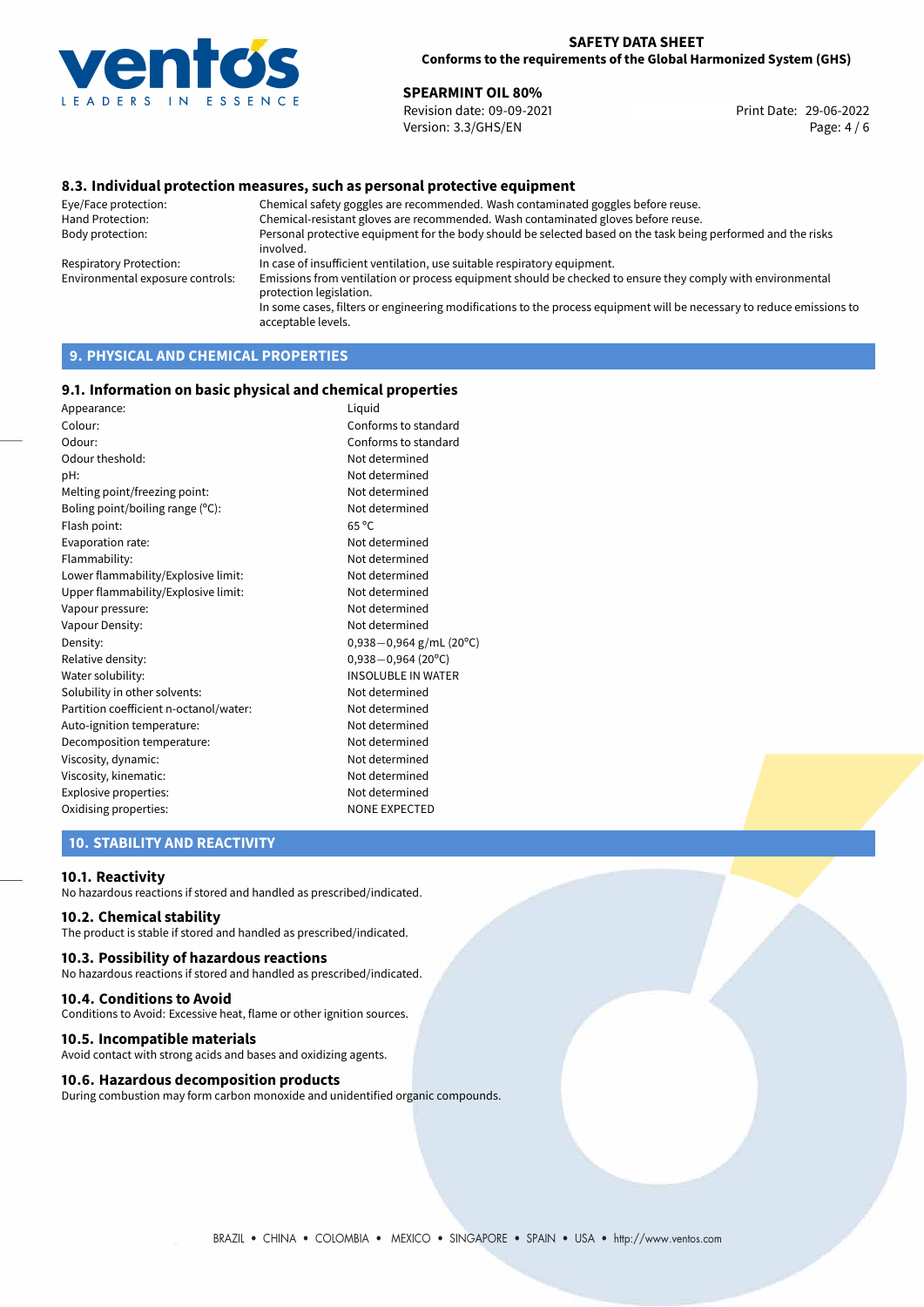

**29-06-2022 SPEARMINT OIL 80%**<br>
Revision date: 09-09-2021 **Print Date: 29-06-2022** Version: 3.3/GHS/EN Page: 5 / 6

## **11. TOXICOLOGICAL INFORMATION**

| Acute toxicity                    | Based on the data available, the criteria for classification are not met. |
|-----------------------------------|---------------------------------------------------------------------------|
| Skin corrosion/irritation         | Causes skin irritation.                                                   |
| Serious eye damage/irritation     | Based on the data available, the criteria for classification are not met. |
| Respiratory or skin sensitisation | May cause an allergic skin reaction.                                      |
| Germ cell mutagenicity            | Based on the data available, the criteria for classification are not met. |
| Carcinogenicity                   | Based on the data available, the criteria for classification are not met. |
| Reproductive toxicity             | Based on the data available, the criteria for classification are not met. |
| <b>STOT-single exposure</b>       | Based on the data available, the criteria for classification are not met. |
| <b>STOT-repeated exposure</b>     | Based on the data available, the criteria for classification are not met. |
| Aspiration hazard                 | May be fatal if swallowed and enters airways.                             |

## **12. ECOLOGICAL INFORMATION**

## **12.1. Toxicity**

**Assessment:** Toxic to aquatic life with long lasting effects. **Experimental/calculated data:** No information available.

## **12.2. Degradability**

No information available.

## **12.3. Bioaccumulative potential**

No information available.

## **12.4. Soil mobility**

No information available.

## **12.5. Other adverse effects**

See also sections 6, 7, 13 and 15 Do not allow to get into waste water or waterways.

## **13. DISPOSAL CONSIDERATIONS**

## **13.1. Waste treatment methods**

Dispose of in accordance with national and local environmental regulations.

## **14. TRANSPORT INFORMATION**

|                                  | <b>ADR/RID/ADN</b>        | <b>IMDG</b>               | <b>IATA-ICAO</b>          |
|----------------------------------|---------------------------|---------------------------|---------------------------|
| 14.1. UN Number                  | UN3082                    | UN3082                    | <b>UN3082</b>             |
| 14.2. UN Proper Shipping Name    | ENVIRONMENTALLY HAZARDOUS | ENVIRONMENTALLY HAZARDOUS | ENVIRONMENTALLY HAZARDOUS |
|                                  | SUBSTANCE, LIQUID, N.O.S. | SUBSTANCE, LIQUID, N.O.S. | SUBSTANCE, LIQUID, N.O.S. |
|                                  | (LIMONENE)                | LIMONENE)                 | (LIMONENE)                |
| 14.3. Transport Hazard Class(es) |                           |                           |                           |
| 14.4. Packing Group              | Ш                         | Ш                         | $\mathbf{m}$              |
| 14.5. Environmental hazards      | Yes                       | Yes                       | Yes                       |
| <b>Additional information</b>    |                           |                           |                           |

## **14.6 Special precautions for user**

None known

## **14.7. Transport in bulk according to Annex II of MARPOL 73/78 and the IBC Code**

No information available

## **15. REGULATORY INFORMATION**

<span id="page-4-0"></span>**15.1. Safety, health and environmental regulations/legislation specific for the substance or mixture** No information available